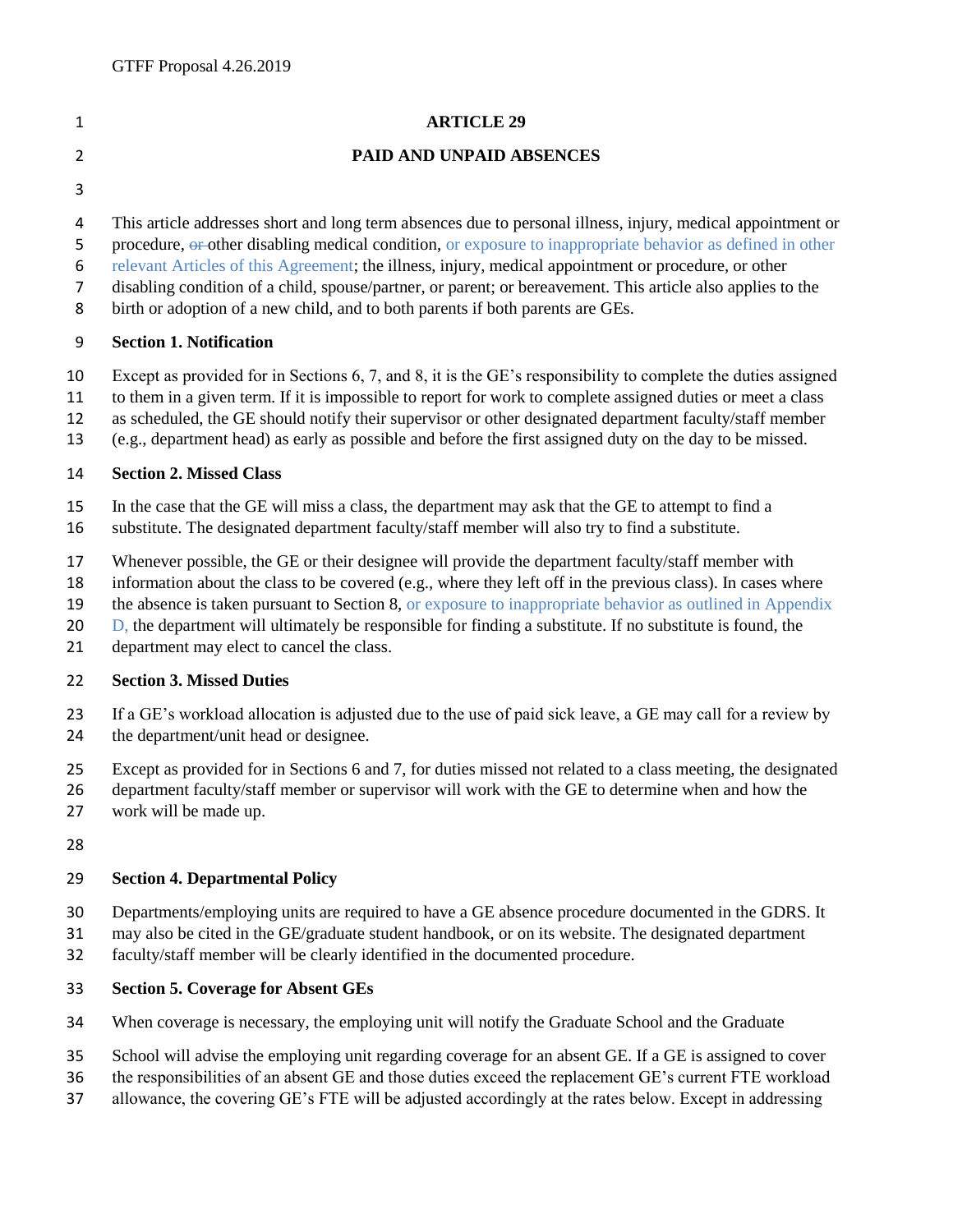- coverage needs resulting from absences pursuant to Section 7, no adjustments will be made that would
- cause a GE's appointment to exceed .49 FTE per term.
- 40 Any GE who substitutes for another GE who is on sick leave will either receive:
- 1) hourly compensation at the overtime rate of 1.5 times the substitute's current GE pay rate
- 2) or will account for the hours within their regular work assignment if work as a substitute is specified in the workload allocation form, a relevant and specific job description in the department GDRS, or documented list of individual work duties for that GE.
- In no instance shall a GE be required to pay for a substitute.

## **Section 6. Graduate School Consultation**

- If a GE misses or is going to miss more than five days in a term, the GE or their designee must contact the
- Graduate School. The Graduate School will coordinate with the GE and employing unit on any
- adjustment due to the GE's absence. Prior to adjusting a GE's FTE, the following factors will be
- considered: (1) the duration of the absence, (2) the timing of the absence; (3) the GE's assignment; (4) the
- ability of the GE to perform assigned duties; (5) whether or not it is feasible to adjust the assignment of
- duties within the current term; (6) in the case of an absence pursuant to Section 7, whether or not it is
- feasible to adjust the assignment of duties over the course of the GE's full appointment period; and (7) the
- absence's impact on academic progress. Where feasible and taking into consideration the aforementioned
- factors, adjustments to FTE will be applied equitably across all employing units. If there is no adjustment
- of FTE under this section, the Graduate School will assist the employing unit and the GE in determining
- duty and workload allocation.

## **Section 7. Family and Medical Leave**

- When a GE will be absent for a period of greater than five (5) consecutive working days (one week), they
- may be entitled to the Family and Medical Leave as described in this section. At the request of a GE, paid Parental Leave can be utilized before paid sick days.
- a) Eligibility

 Any GE who has been an employee of the University, as a GE, for at least one term preceding the term in which the leave is requested is eligible for leave according to the terms set forth in this section.

- 
- b) Provision
- 67 The GE shall be entitled to a total of twelve  $(12)$  work weeks of unpaid leave during any twelve- month
- period for one or more of the following reasons: (1) the birth of a child and in order to care for such child;
- (2) placement of child with GE for adoption or foster care; (3) the care of a spouse (or equivalent in
- accordance with Oregon state law), partner, child, or parent of the GE if a serious health condition exists;
- (4) a serious health condition of the GE which makes the GE unable to perform their duties. In cases
- where such leave is five (5) weeks or longer in a single term, such leave may be taken in conjunction with
- an academic leave of absence.
- After exhausting sick leave (or before exhausting sick leave in the case of paid parental leave), a GE who
- takes leave for one of these reasons has the right to shift duties and workload in a manner that allows the
- GE to take at least two weeks off (including sick leave) over the course of the GE's full appointment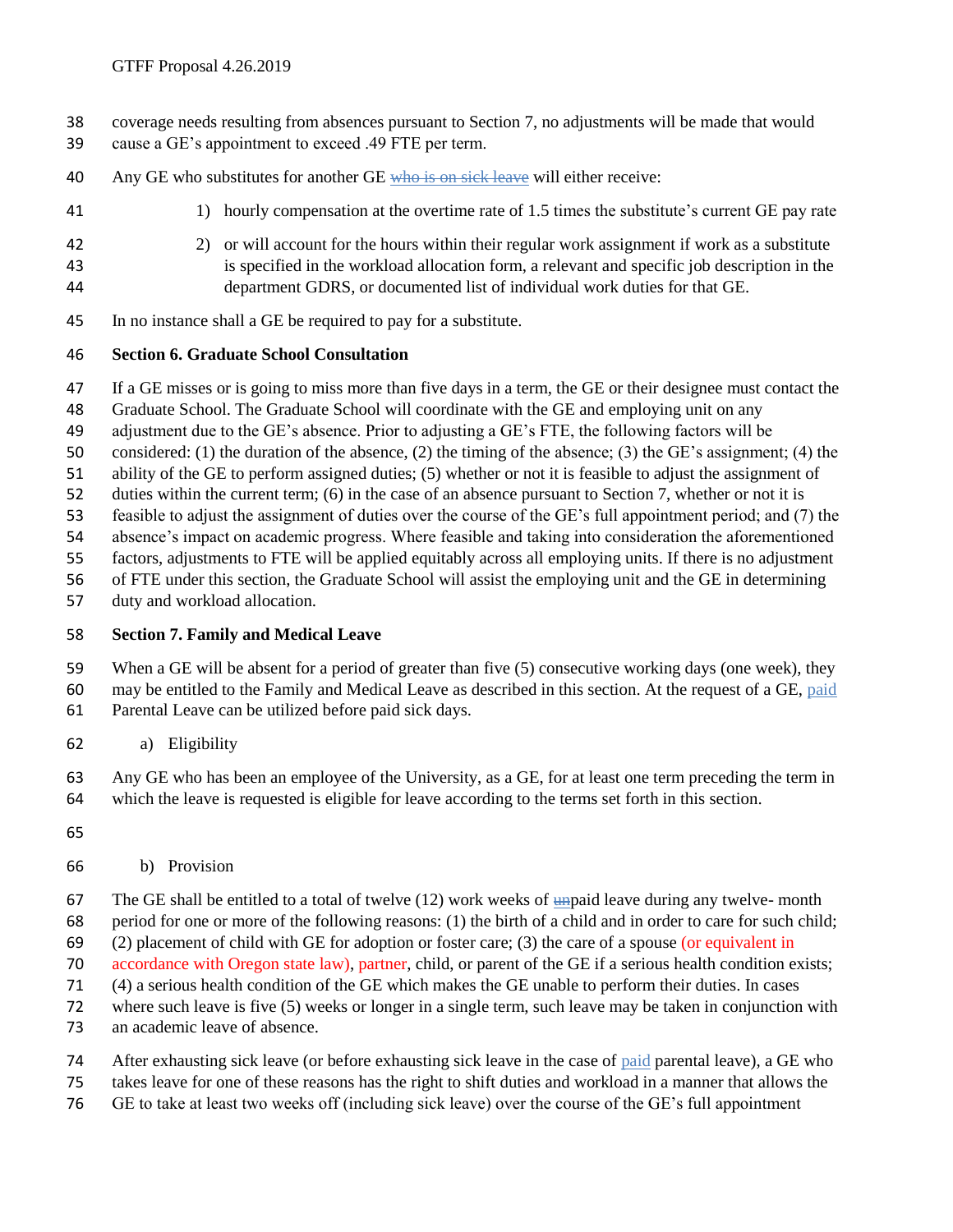- period. If a GE exercises this right, duty and workload allocation will be determined under Section 6 of
- this Article. The foregoing two sentences do not affect a GE's right under Section 6 to request additional adjustments to their duties and/or workload.
- c) Notice Requirement

 The GE shall provide their employer with written notice not less than thirty (30) days prior to the date of requested leave, if practicable. In the case of an emergency or unforeseen circumstance, the GE must give a verbal notice to their employer within twenty-four (24) hours of taking leave. In the case of a serious health condition, the University may request medical verification from a healthcare provider and the GE must provide such verification within fifteen (15) days of the request.

d) Benefits Retention

87 GEs appointed at .27 FTE or less shall retain their tuition waiver and the University shall continue to pay health care premiums during the duration of the GE's leave if the GE remains enrolled and has or will have performed works representing a minimum of .14 FTE during the term in which family and medical

leave is taken. Salary will be adjusted to reflect changes in FTE.

 All other GEs will retain their tuition waiver and health care benefits if they have or will perform work representing a minimum of .16 FTE during the term in which family and medical leave is taken. Salary

- will be adjusted to reflect changes in FTE.
- e) Job Protection

After returning to work after taking leave under these provisions, a GE is entitled to be restored to the

position of employment held by the GE when the leave commenced, or an alternative position if the

position held no longer exists. This provision will not be applicable in the case where the GE returns in a

term under which they did not have an appointment or an expectation of such appointment with the

- University.
- f) Academic Leave of Absence

If a GE takes an academic leave of absence after the normal filing date for declaring on leave status, the

GE shall contact the Graduate School for assistance in obtaining a complete withdrawal for the term. A

GE who takes an academic leave of absence will lose their tuition waiver. A GE who takes an academic

leave of absence can maintain health benefits by paying COBRA premiums.

## **Section 8. Paid Sick Days**

- The parties agree that this section implements SB 454 effective January 1, 2016 and provides a benefit equal to or better than that required by the law.
- a) Eligibility
- GEs shall be eligible to use sick leave immediately upon accrual during any term in which a GE has an appointment.
- b) Work week
- Unless specified otherwise, a GE's work week is assumed to be made up of five consecutive days
- (Monday through Friday) with equal hours per day reflective of their assigned FTE.
- c) Accrual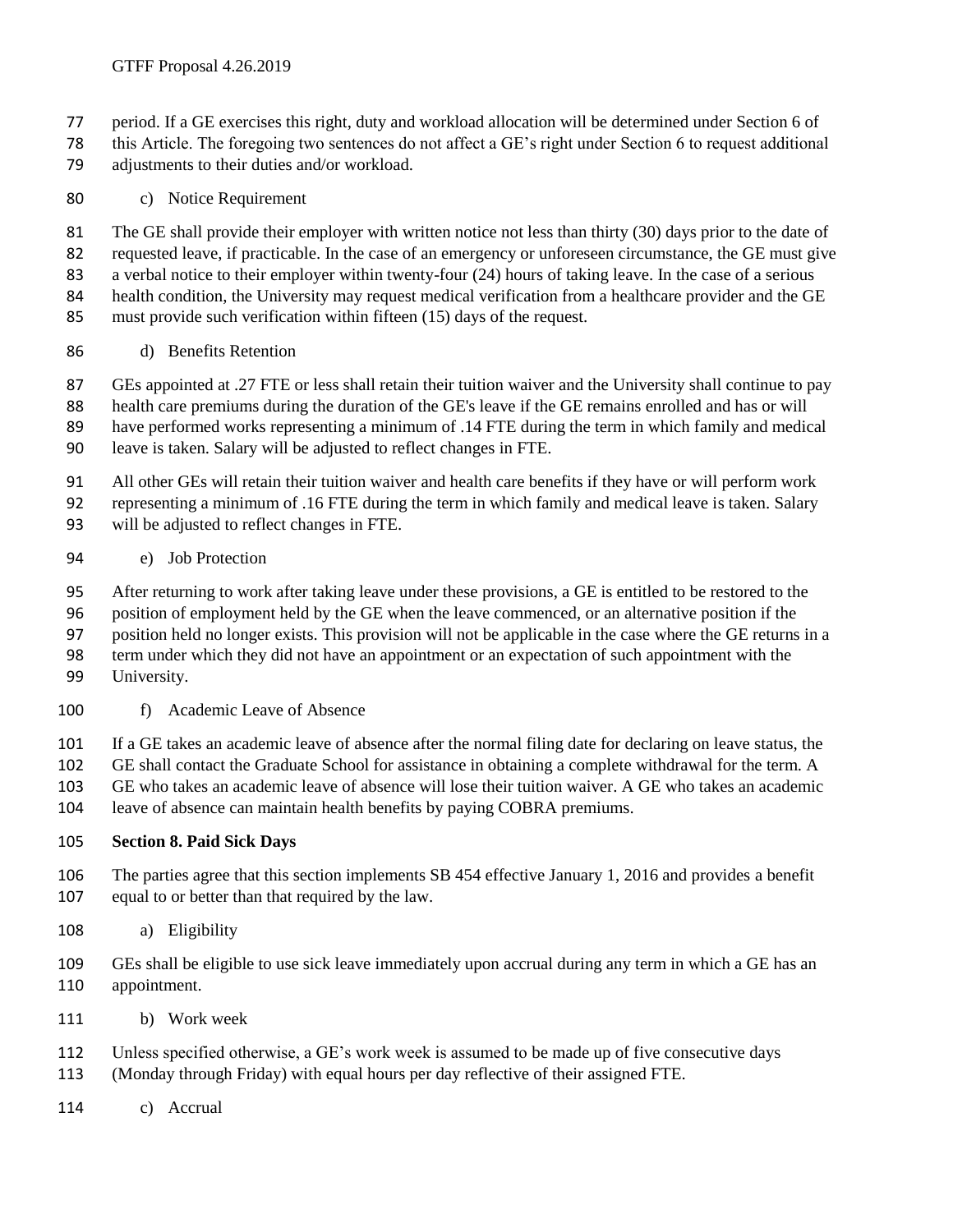## GTFF Proposal 4.26.2019

- 115 GEs accrue three (3) two  $(2)$  work days of paid sick leave for every term of paid GE work. At the time of
- their first appointment as a GE, each GE shall also accrue two (2) additional sick days available for use on
- 117 the first working day of the term. During their first appointment in any school year, each GE shall also
- 118 accrue one (1) additional sick day. There shall be no waiting period before sick leave begins to accrue.
- Actual time worked and any time on approved paid leave shall determine the pro rata accrual of sick leave
- credits each month. All accumulated paid sick days can be utilized during any term of employment.
- d) Bank, Compensation

GEs can accrue a maximum of ten (10) work days of sick leave. There is no compensation for unused sick

leave at any time during or after employment and hours do not transfer to non-GE positions or other

- institutions. When a GE uses sick leave they will be compensated at their current rate of pay. GEs cannot donate sick leave to other employees, and leave cannot be donated to GEs.
- e) Restoration

GEs who were previously employed by the University as a GE in good academic standing and/or on an

- approved leave from the graduate school within the past 730 days and return to a GE position shall have previously accrued and unused sick leave credits restored.
- f) Exhaustion
- 131 A GE who exhausts their sick leave may use request unpaid leave for absences.
- g) Use

GEs who have earned sick leave credits must use and must record the use of sick leave for any period of

absence during the member's regular work hours if the absence is due to the employee's illness, injury,

- pregnancy-related illness or other conditions, medical or dental care, exposure to contagious disease, or
- attendance upon members of the employee's immediate family (employee's parent(s), spouse or domestic
- partner, spouse or domestic partner's parent(s), children, brother, sister, grandmother, grandfather, son-in-
- law, daughter-in-law, or another member of the immediate household) where the employee's presence is
- required because of illness; or for any period of absence that is due to a death in the immediate family of
- 140 the GE or in the immediate family of the GE's spouse or domestic partner.
- 
- Sick leave may be taken in the event that a lawful public health authority declares an emergency relating to the GE's employment, their self-care, or the care of a family member.
- Sick leave may be taken in the event that the GE is exposed to inappropriate behavior, seeks legal
- services, law enforcement services, or medical treatment relating to domestic violence, harassment, sexual assault, or stalking for themselves or a minor child.
- Sick leave may be taken in the event that the GE seeks legal services, law enforcement services, or
- medical treatment relating to domestic violence, harassment, sexual assault, or stalking for themselves or
- a minor child. In these cases, victim services and home relocations may also be covered by sick leave.
- A GE shall record sick leave use within a reasonable time of sick leave usage. There shall be no discipline for inadvertent failures to record hours, though the employer may request the record be updated.
- For the purpose of eligibility and utilization of sick days available,